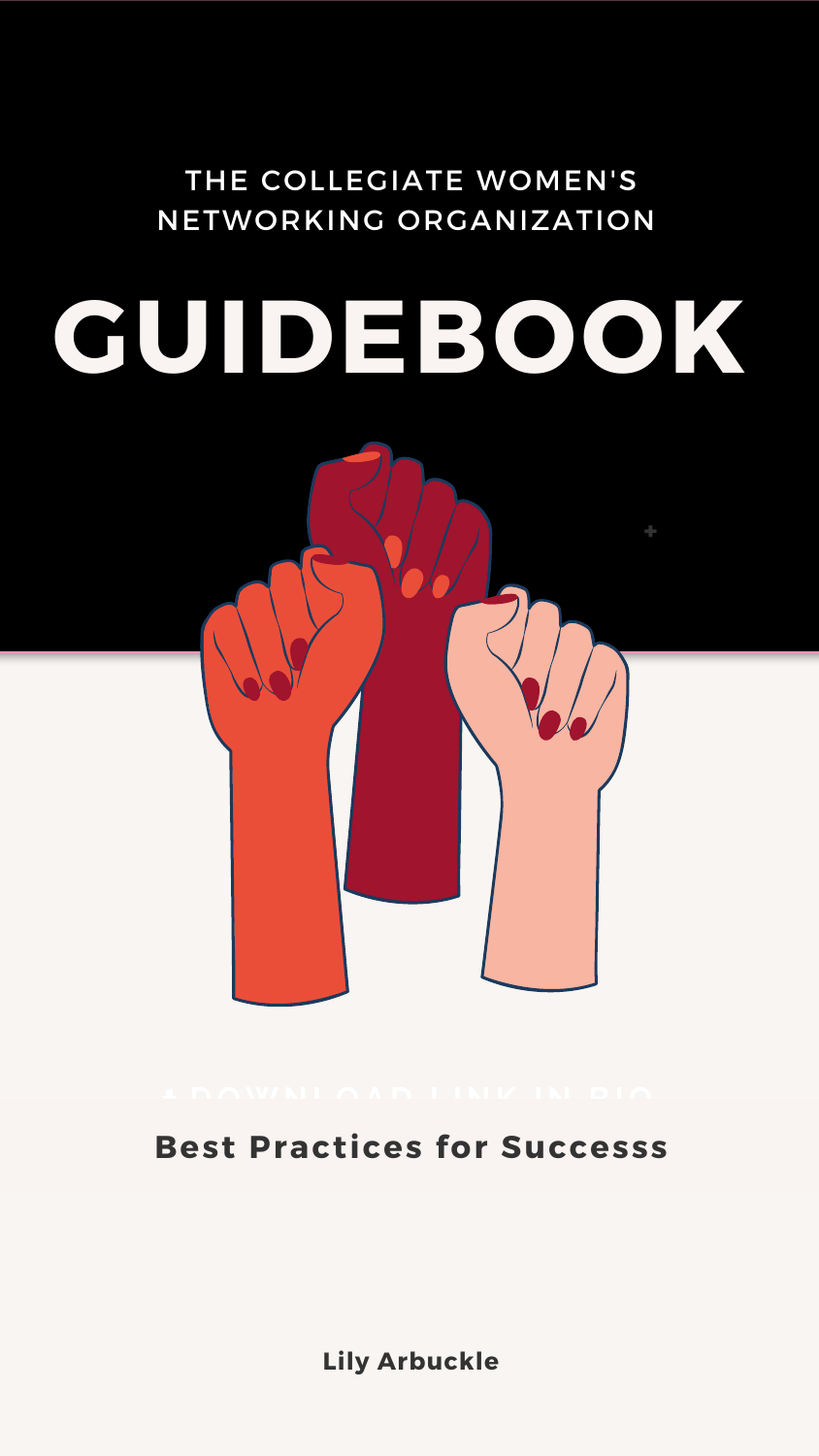| Overview of Female Collegiate Networking Organizations3 |     |
|---------------------------------------------------------|-----|
|                                                         |     |
|                                                         |     |
|                                                         |     |
| Founding A Collegiate Women's Network: Do's and Don'ts7 |     |
|                                                         |     |
|                                                         |     |
|                                                         |     |
|                                                         |     |
|                                                         |     |
|                                                         |     |
|                                                         |     |
|                                                         |     |
|                                                         |     |
|                                                         |     |
|                                                         |     |
|                                                         | .20 |
|                                                         |     |
|                                                         |     |



# Table of Contents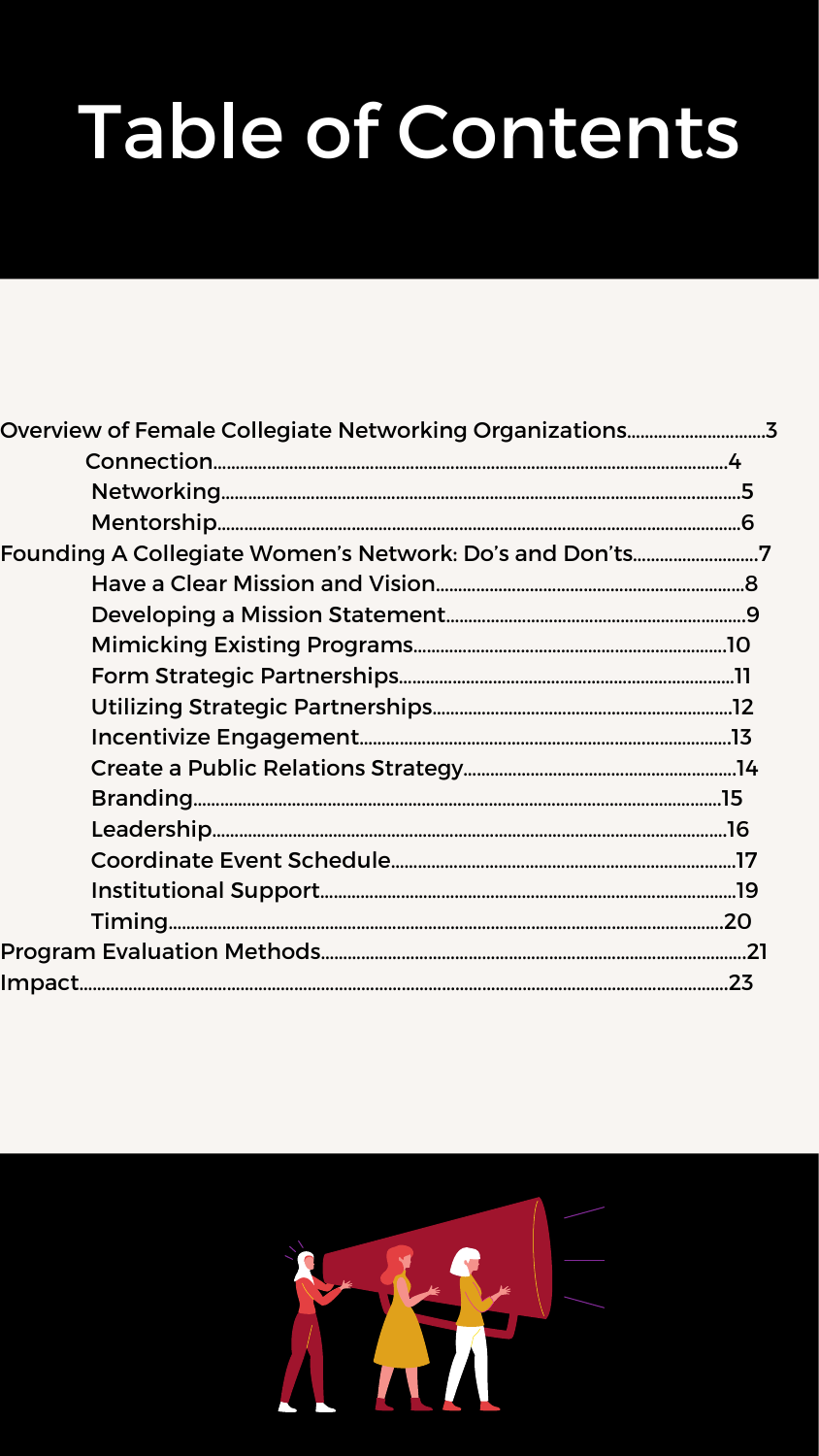

#### **Why Form A Collegiate Women's Professional Networking Program?**

This book provides a comprehensive guide for founding a collegiate women's professional networking organization. But first, let's explore why this matters.



#### Connection Networking Mentorship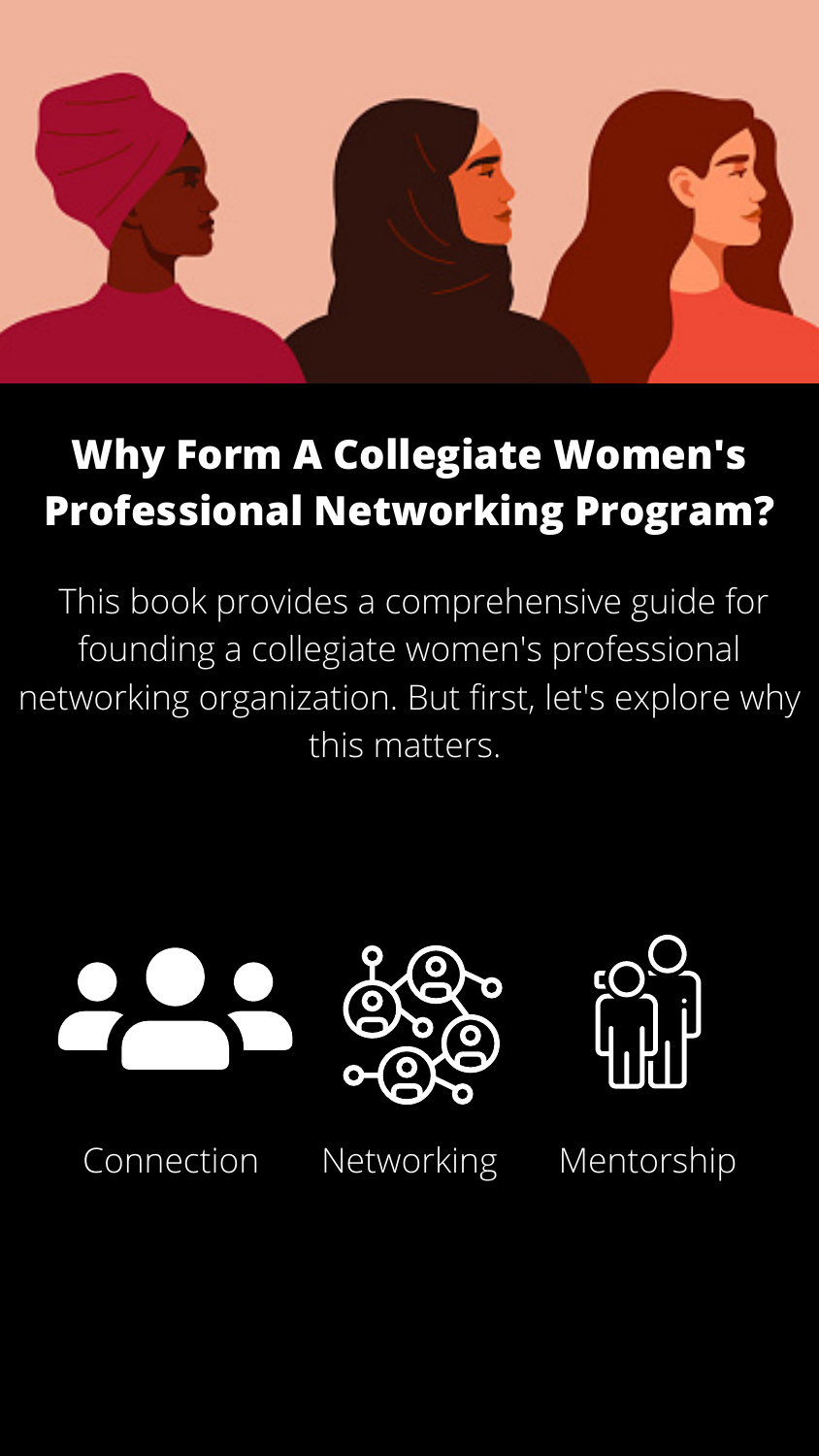

## **Connection**

- University-wide program appeals to women across every major and department
- Provides women-only, nurturing space for freshmen women to grow professionally
- Combats the "old boys" club networking mentality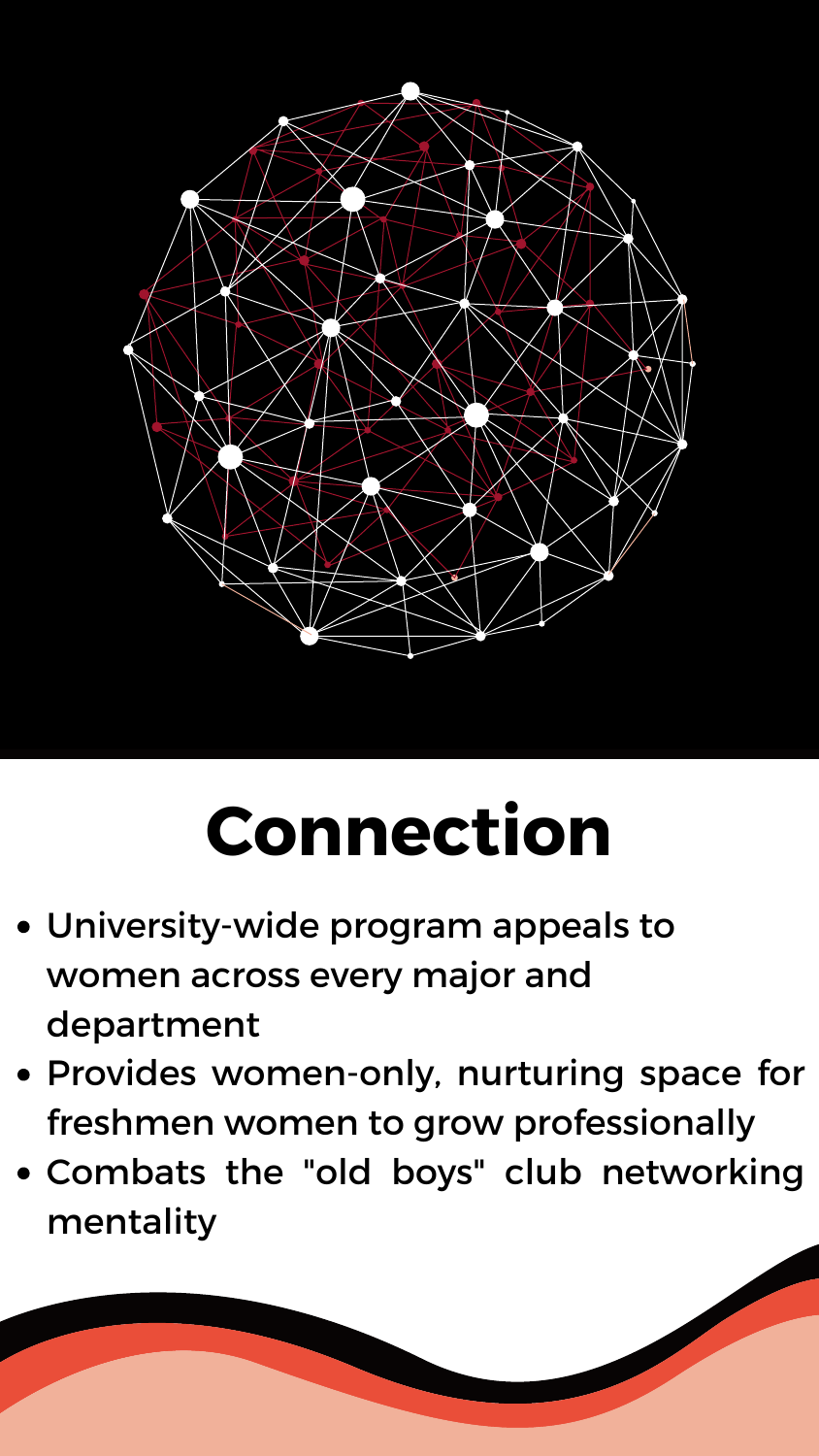

## **Networking**

- Networking promotes women's professional success
- Networking connects women to job opportunities
- Networking teaches valueable relationshipbuilding skills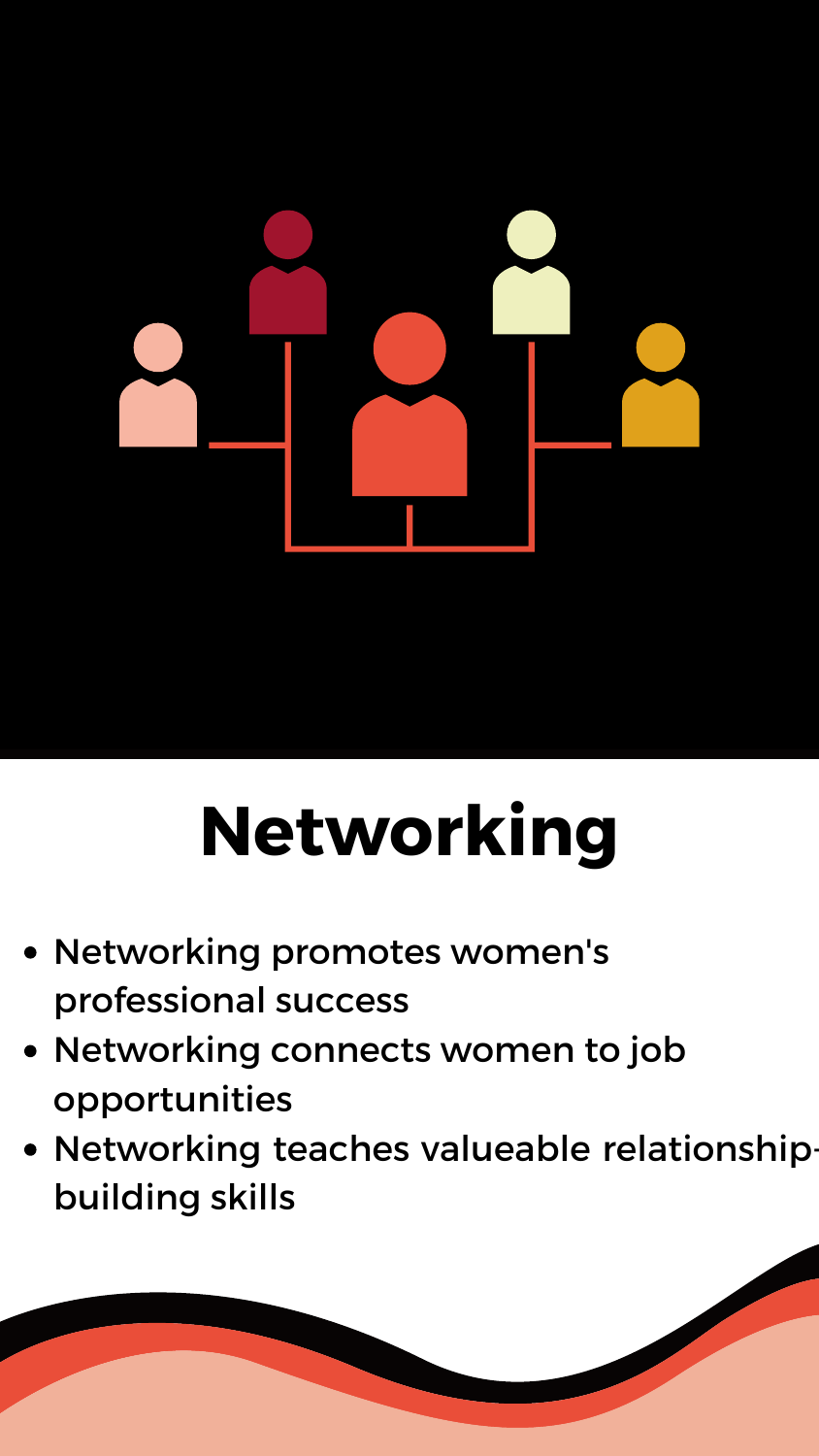

## **Mentorship**

- Collegiate women's networking programs increase access to career resources
- Women learn from experienced women professionals
- Mentors pave the way for future women leaders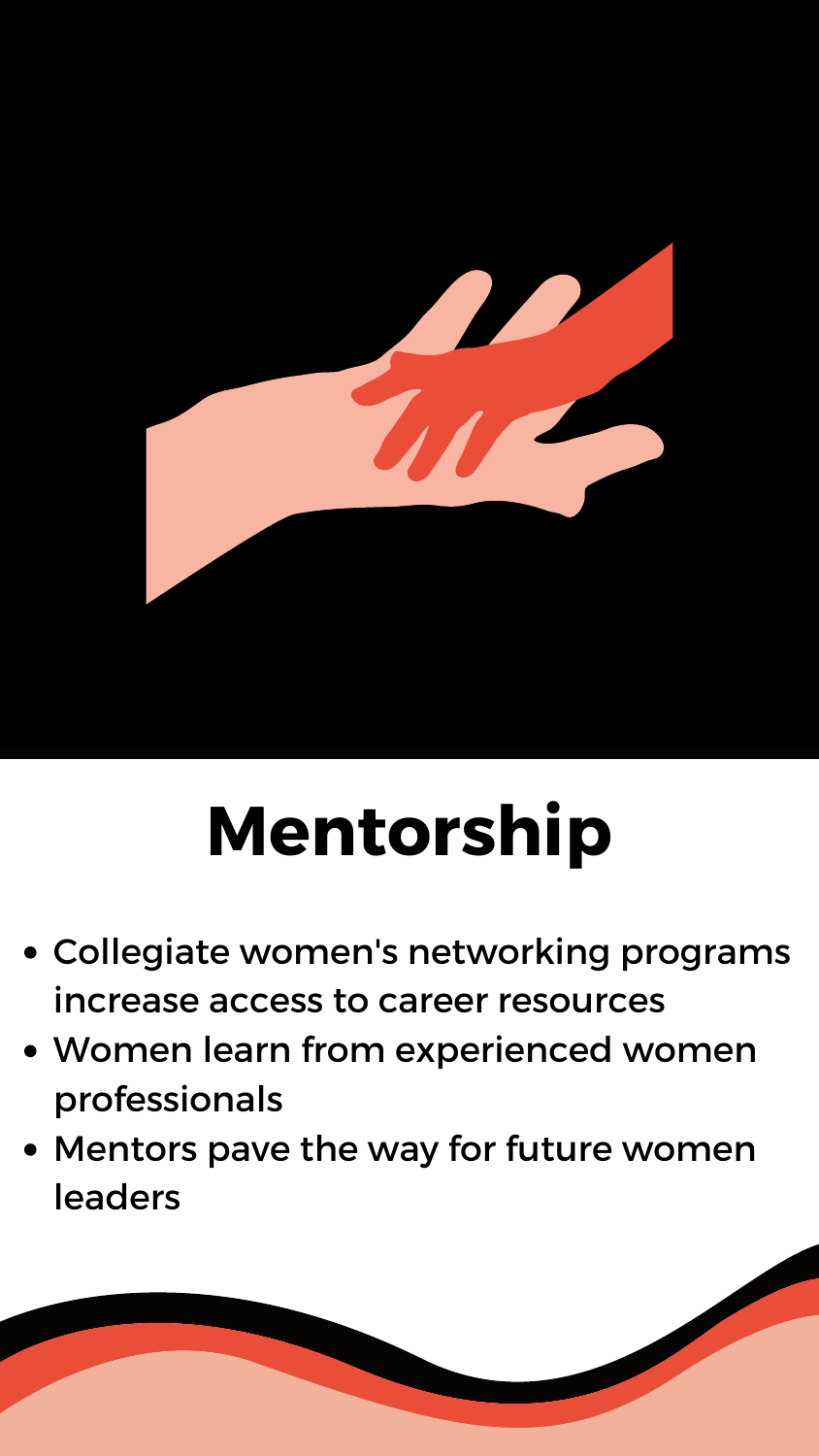Founding A Collegiate Women's Network: Do's and Don'ts

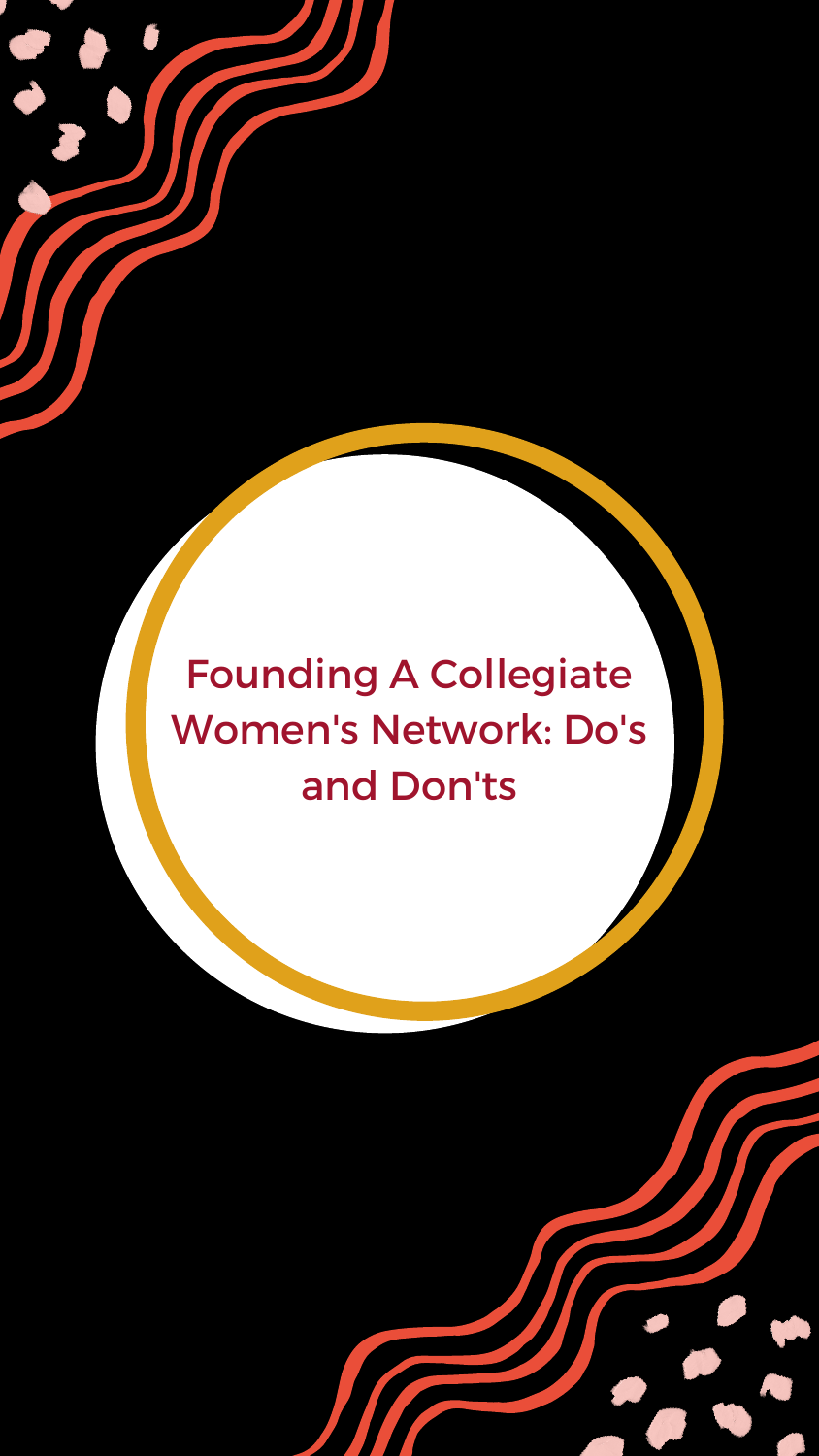

#### **Have a Clear Mission and Vision**

Having a strong vision and direction for the organization will ensure a good foundation.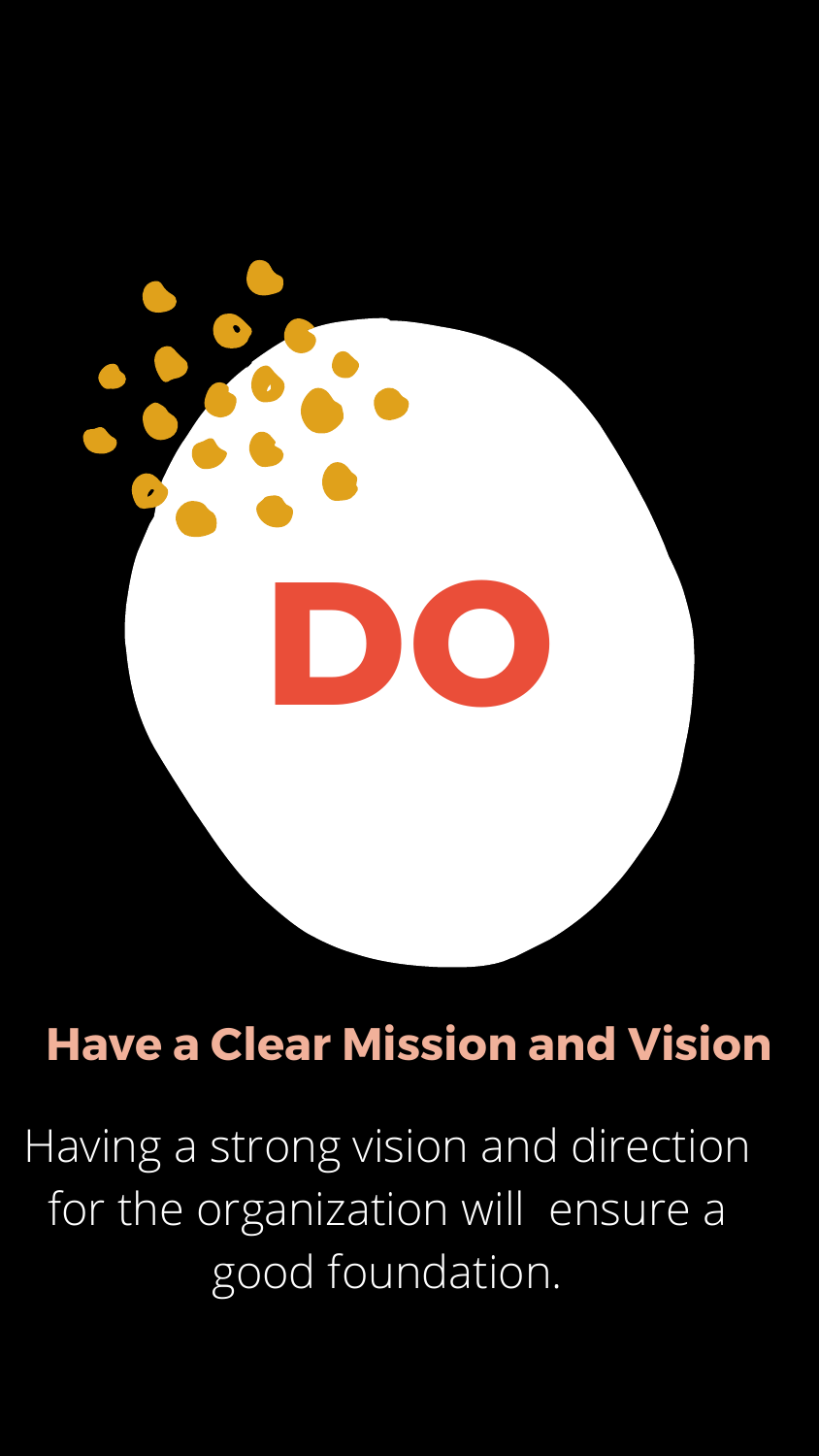

## **Mission Statement**

- What is the goal of the women's networking program?
- How will this organization empower collegiate women to achieve their professional goals?
- What tactics will you use to achieve these goals?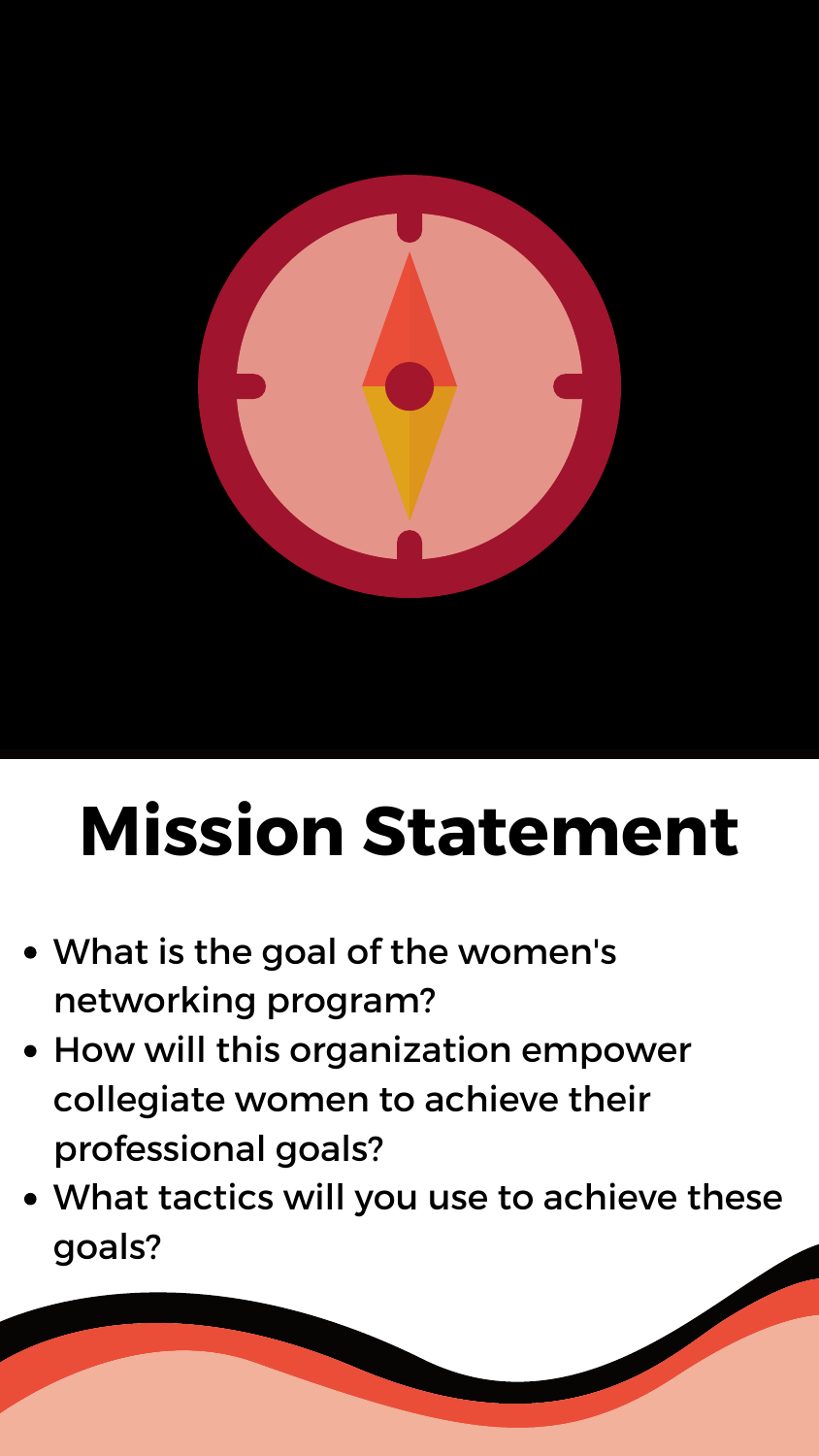

### **Mimic Existing Programs on Campus**

Avoid making the women's networking program too similar to existing organizations on campus...pick your niche.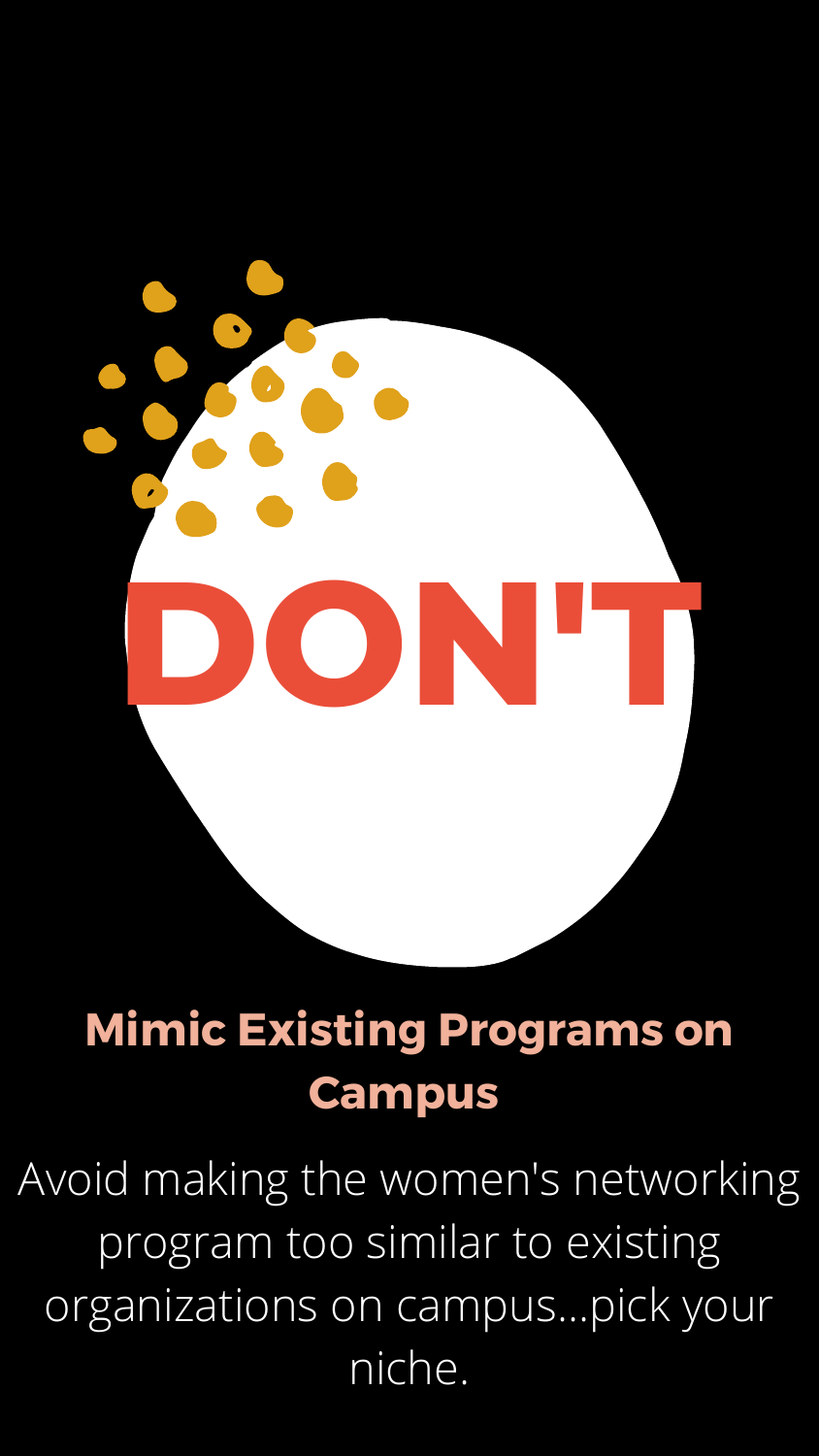

#### **Form Strategic Partnerships**

Best way to form a networking program? Network with other organizations who share a similar mission.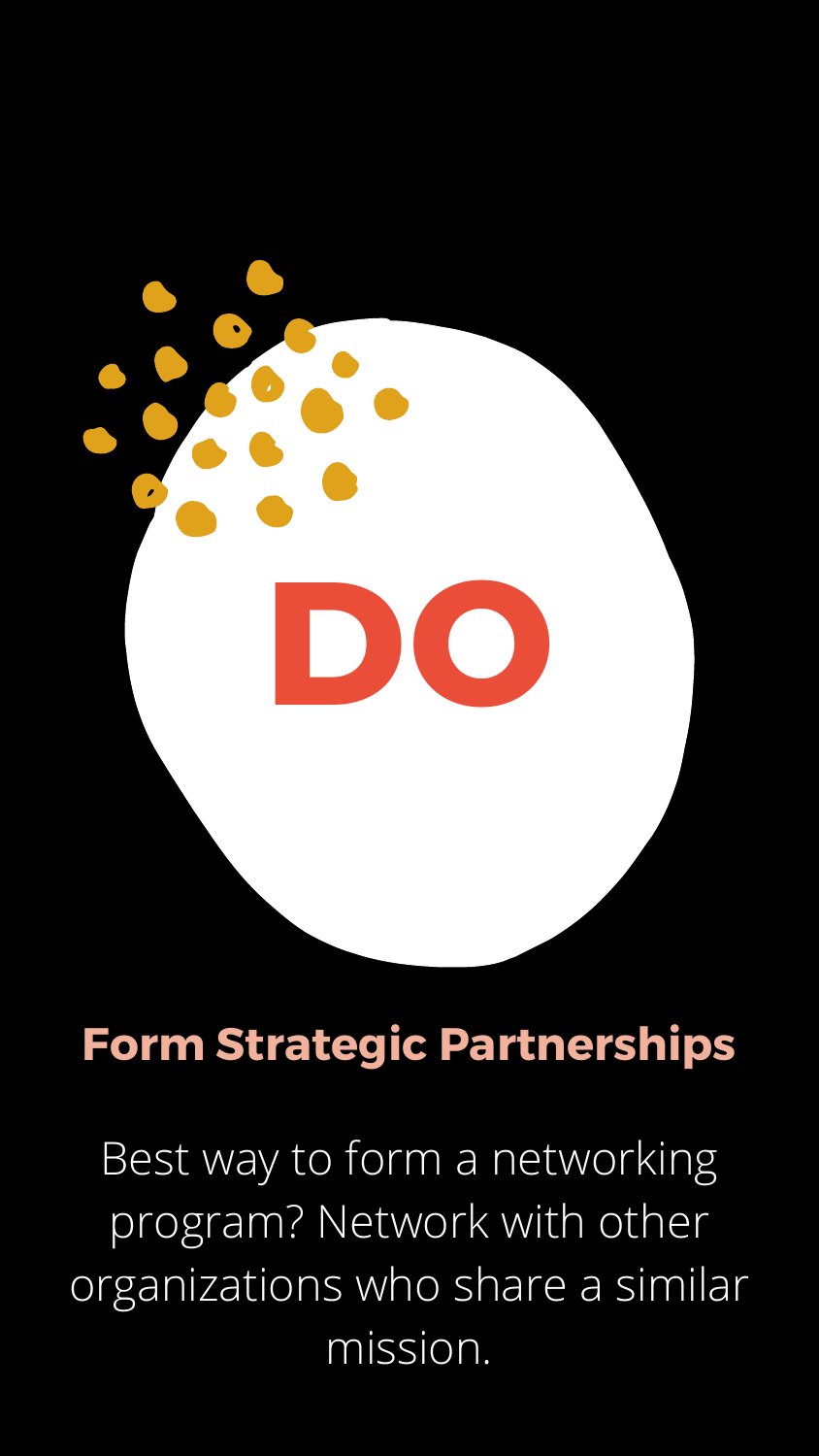# **Utilize Strategic Partnerships**



- Social media partnerships with similar programs boost engagement and mentorship
- Collaborate on event coordination and cohost workshops
- Share contacts and resources with strategic partners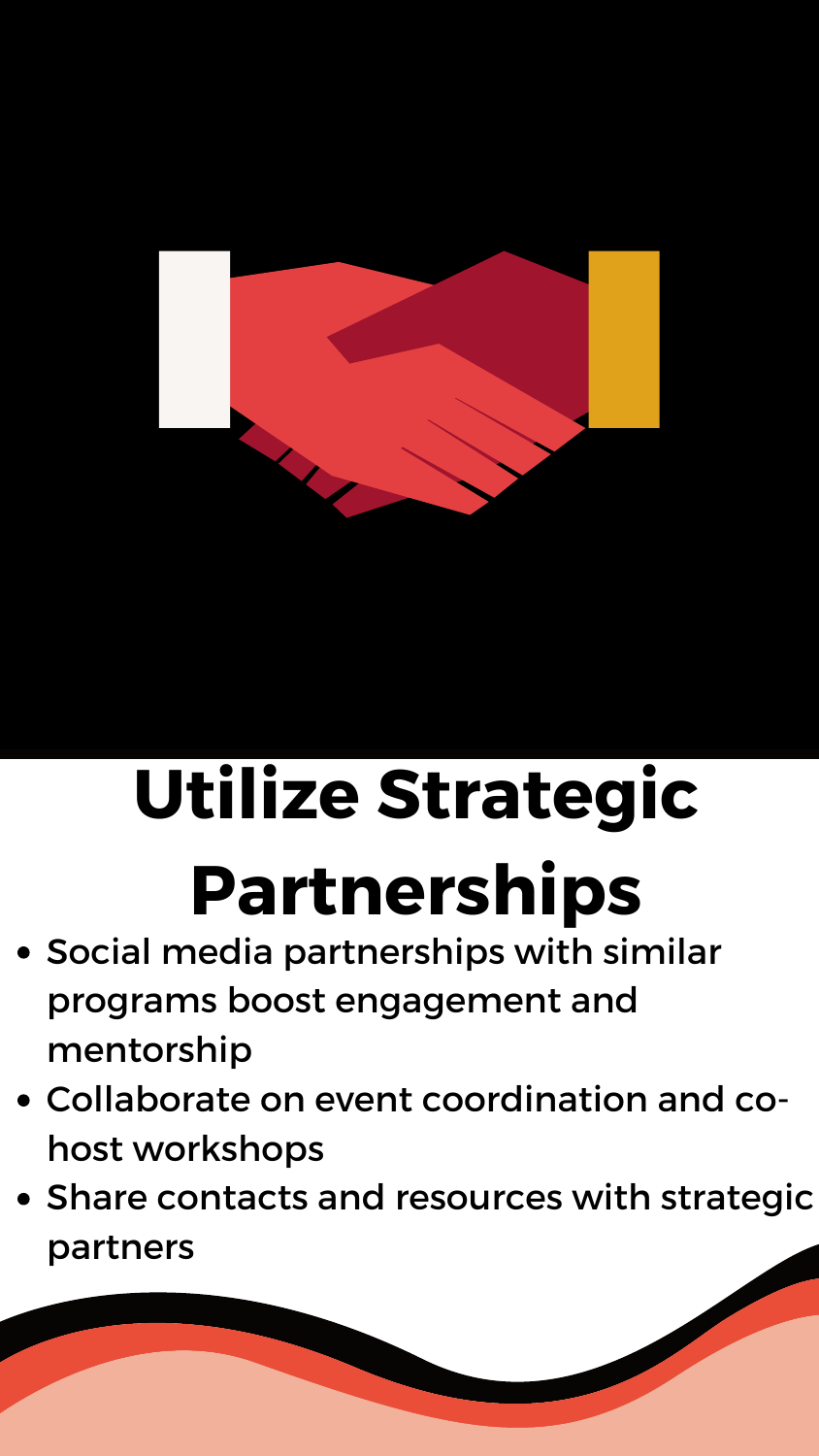

## **Be Afraid to Incentivize Engagement**

A great way to boost engagement and membership by incentivizing atendance with food, refreshments, and giveaways.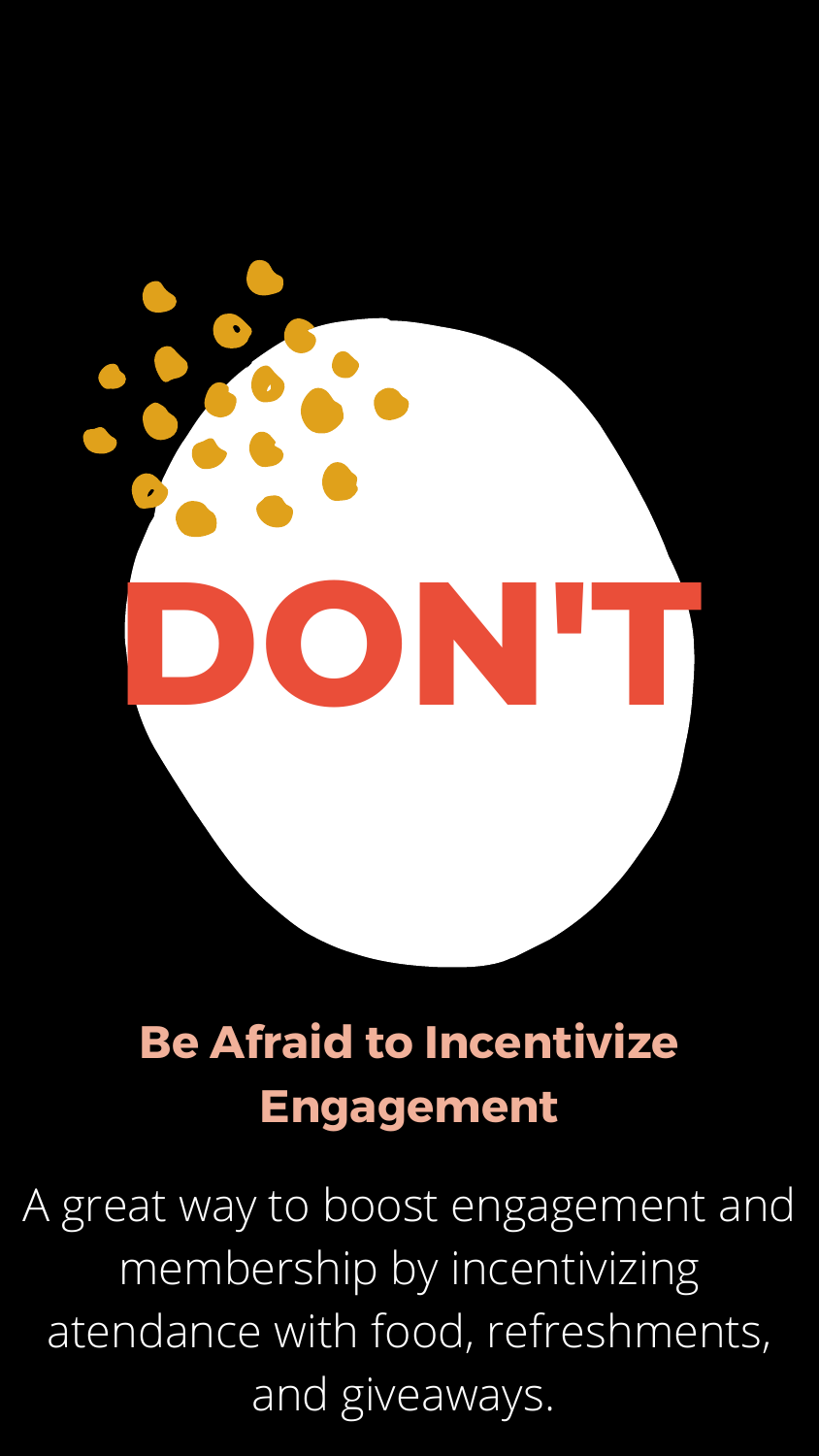

## **Create A Strong Public Relations Strategy**

Develop a strong digital presence and cultivate a digital brand.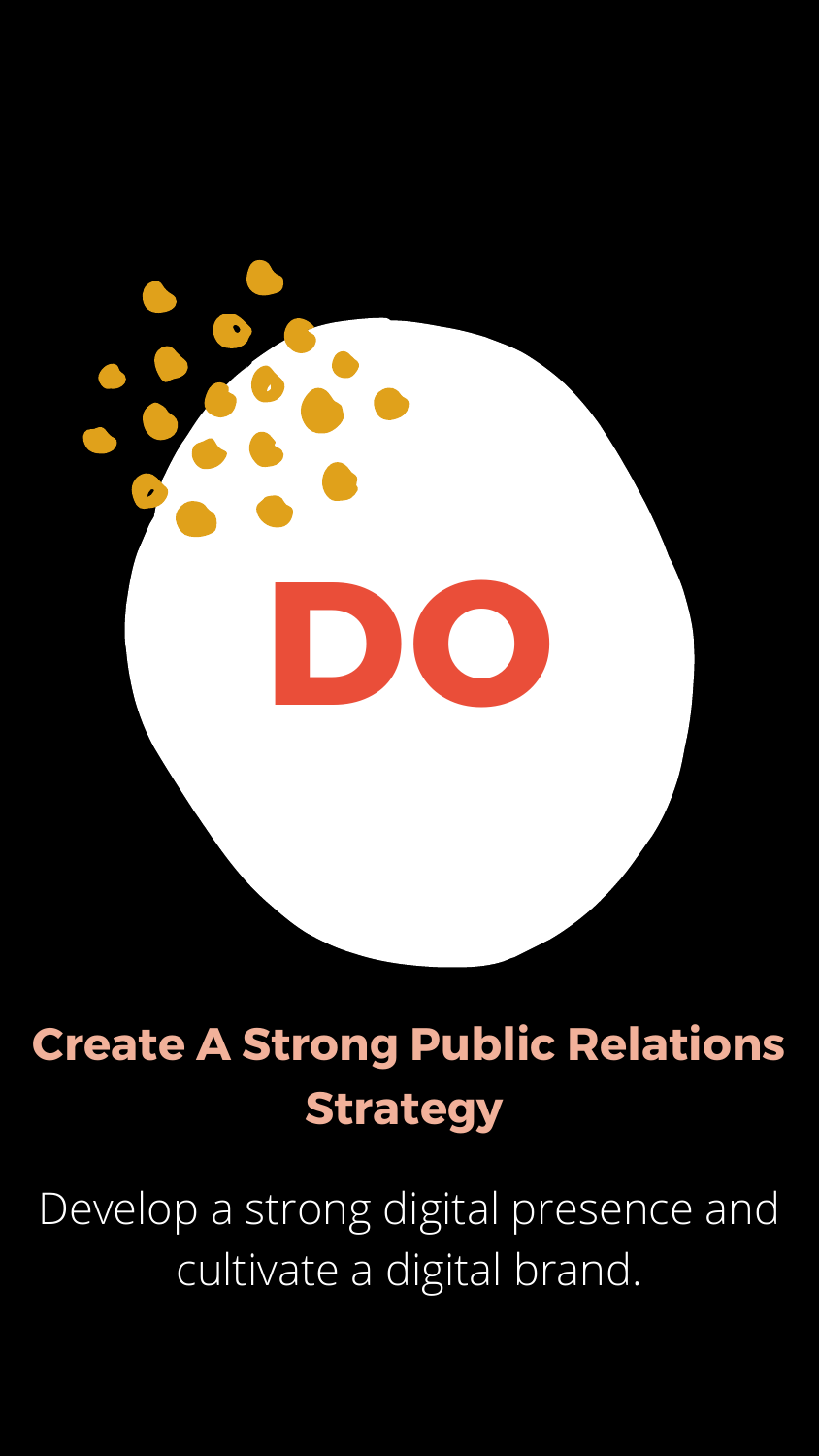

## **Creating a Strong** ral

- Create a cohesive content aesthetic on social media
- Create a unique branded hashtag on all digital communications to track engagement
- Tap into other similar organizations' followers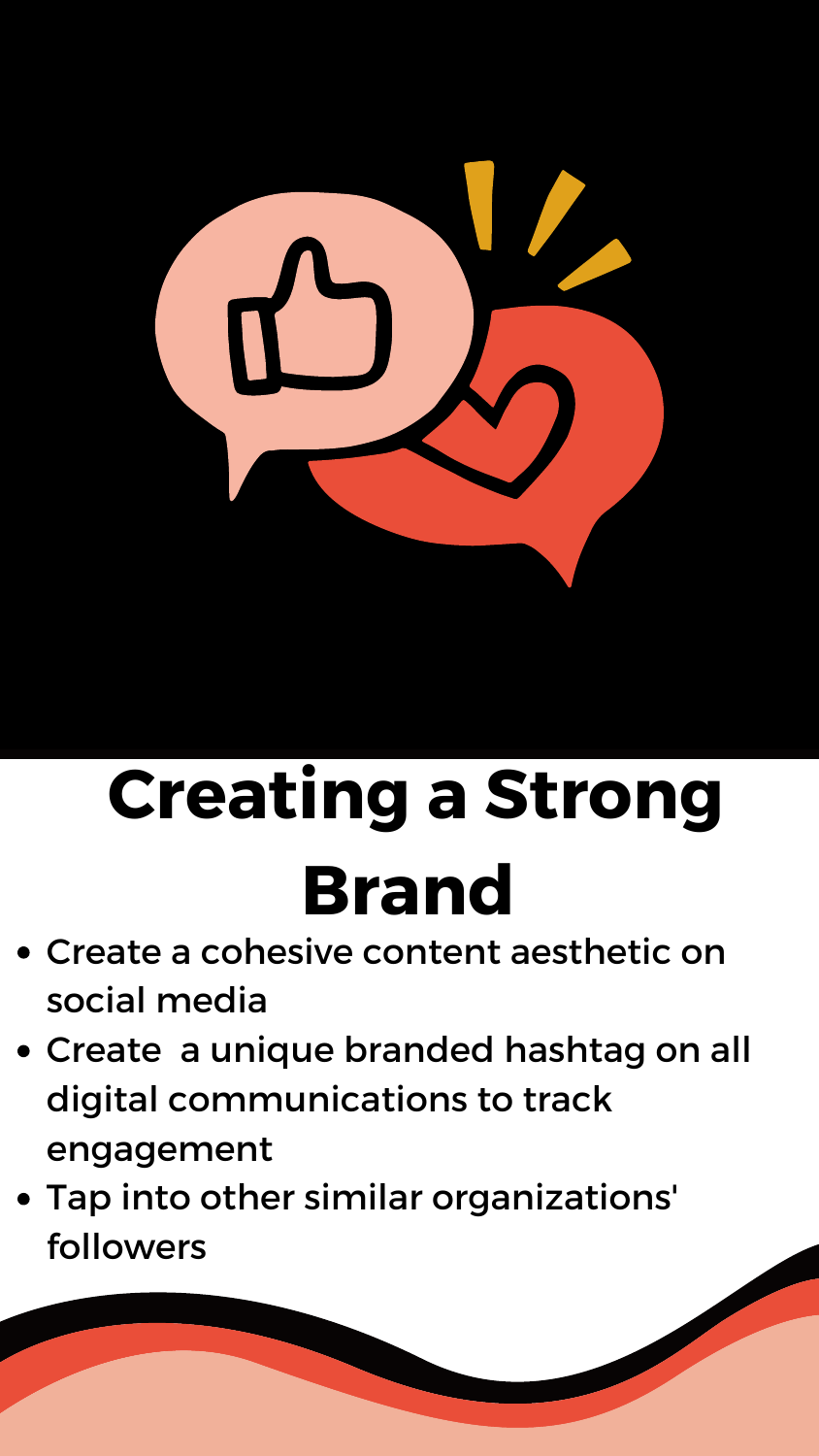

## **Overlook the Importance of Good Leadership**

A great mission statement and strong branding will build a strong foundation, but make sure to create a team who shares a common vision for the program.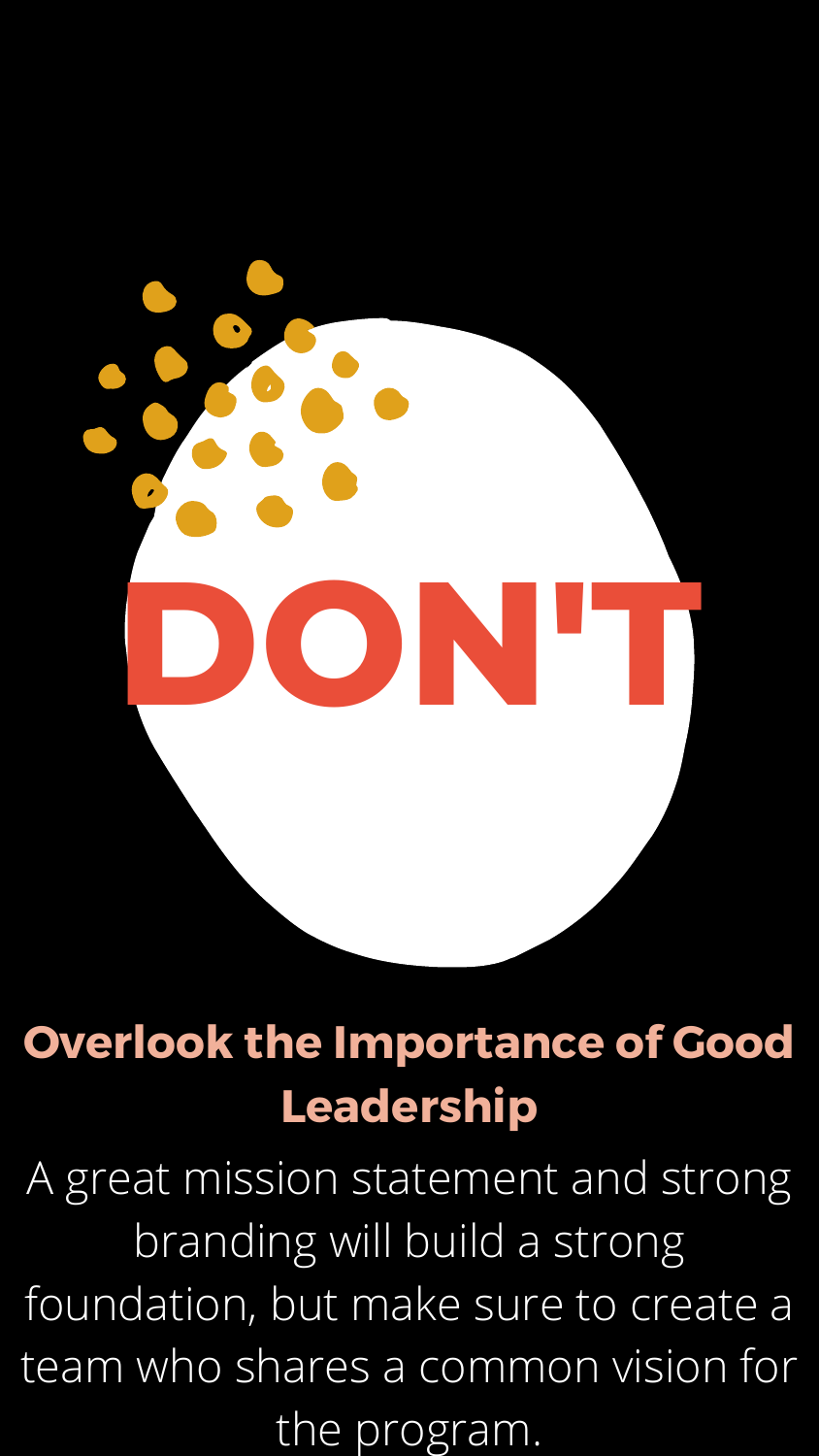

### **Arrange a Diverse Annual Event Schedule**

Plan a roster of educational and entertaining programming throughout the year.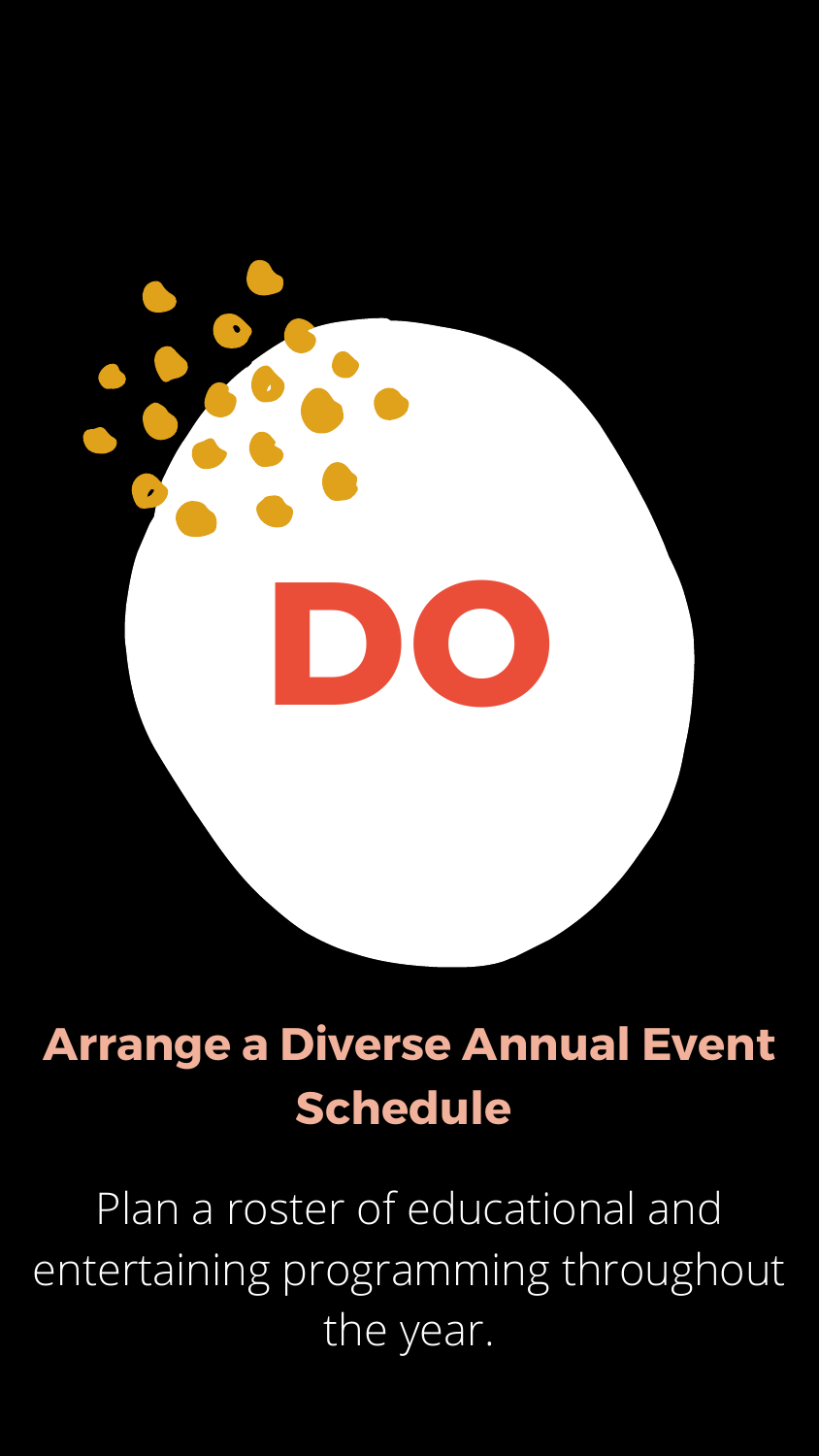

## **Event Coordination is Essential**

- Combine workshops, guest speakers, and industry panels for professional development
- Host Networking Events for Members
- Make sure each event covers a different topic relevant to women's professional development and success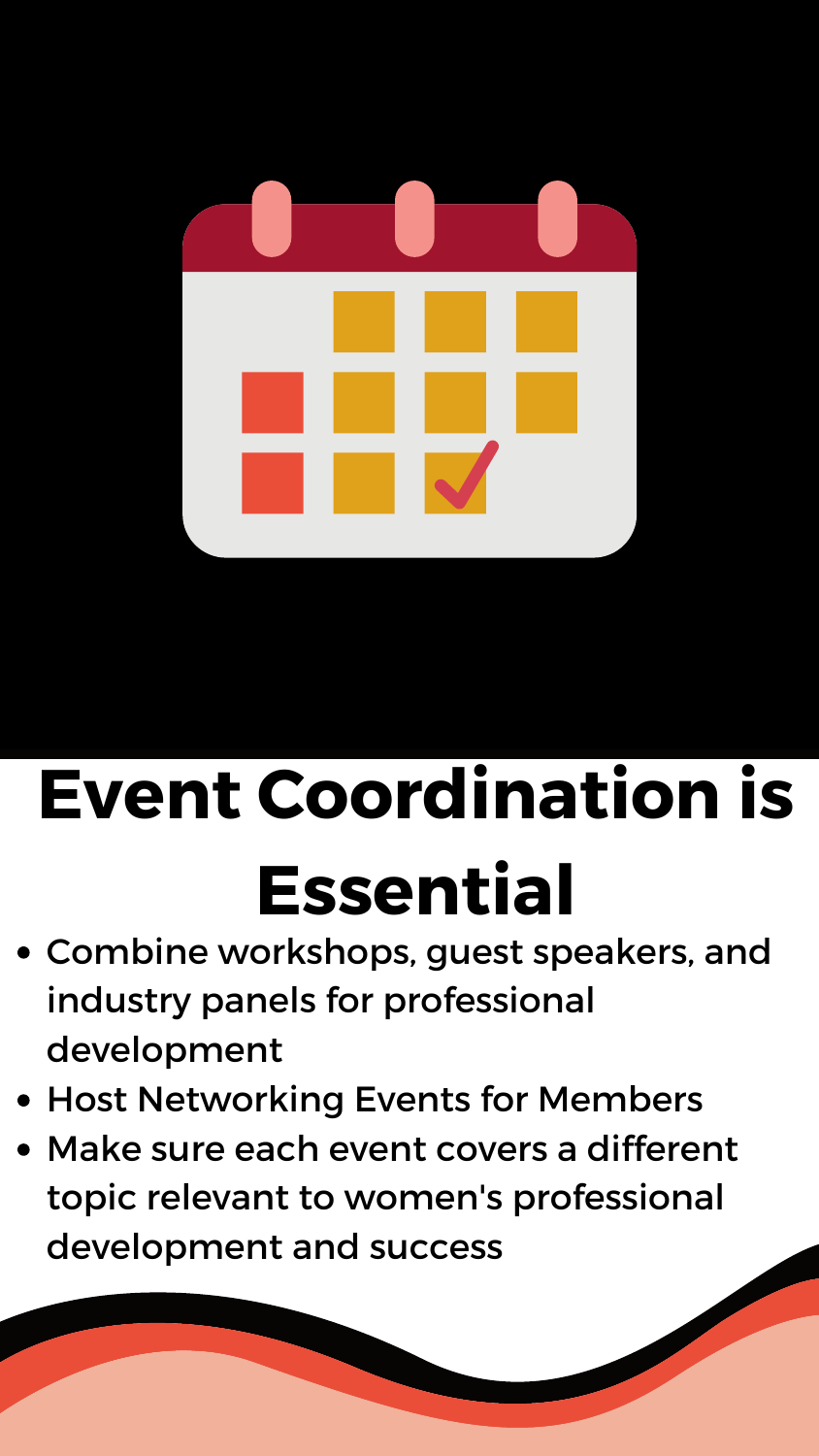

#### **Forget Institutional Support**

A women's networking program requires university resources and connections. Insitutional support is essential for program success.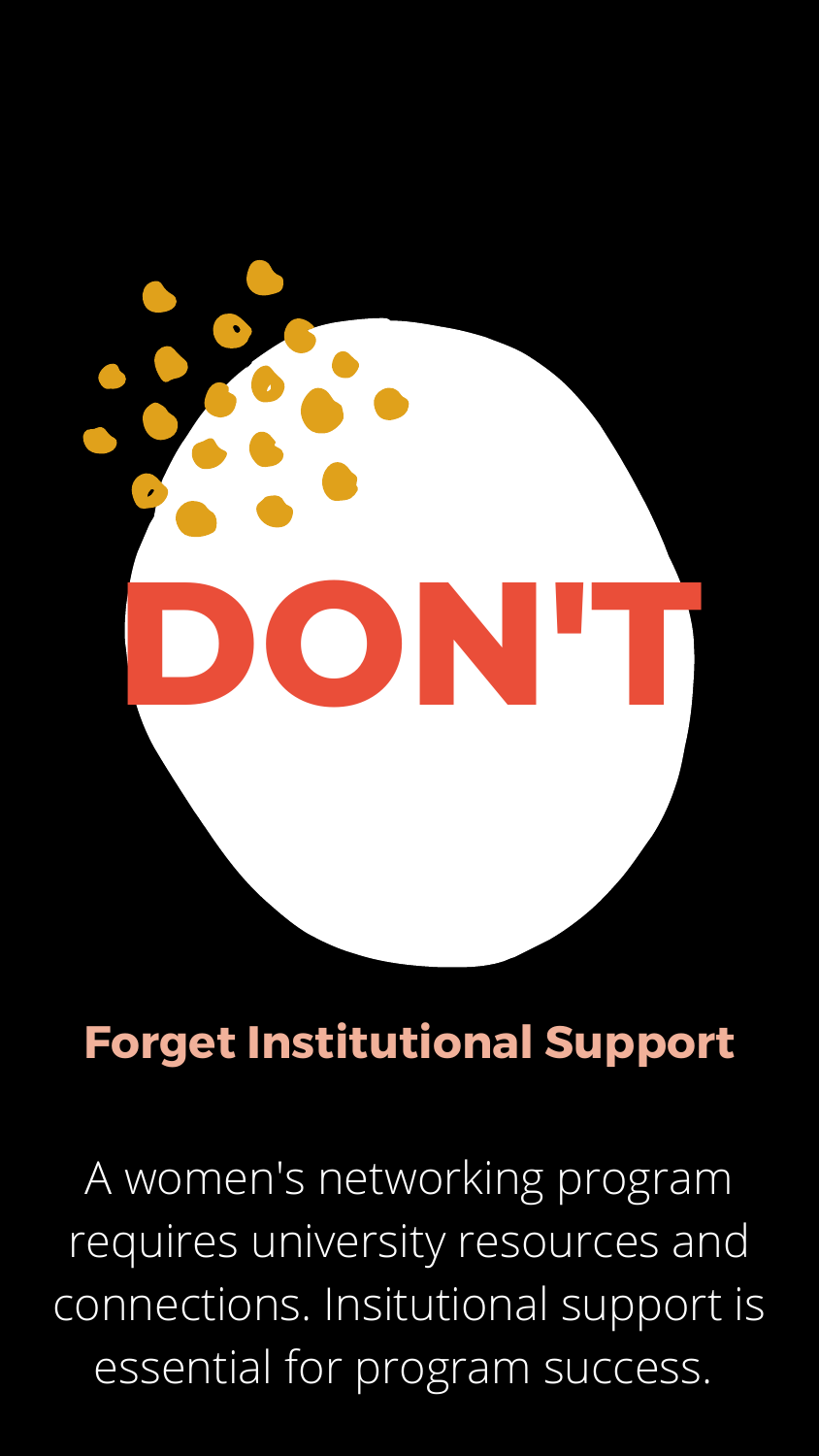

## **Pick the Right Time to Found the Program**

Timing is everything for an undergraduate women's networking program. Pick a time when members are able to engage with the program.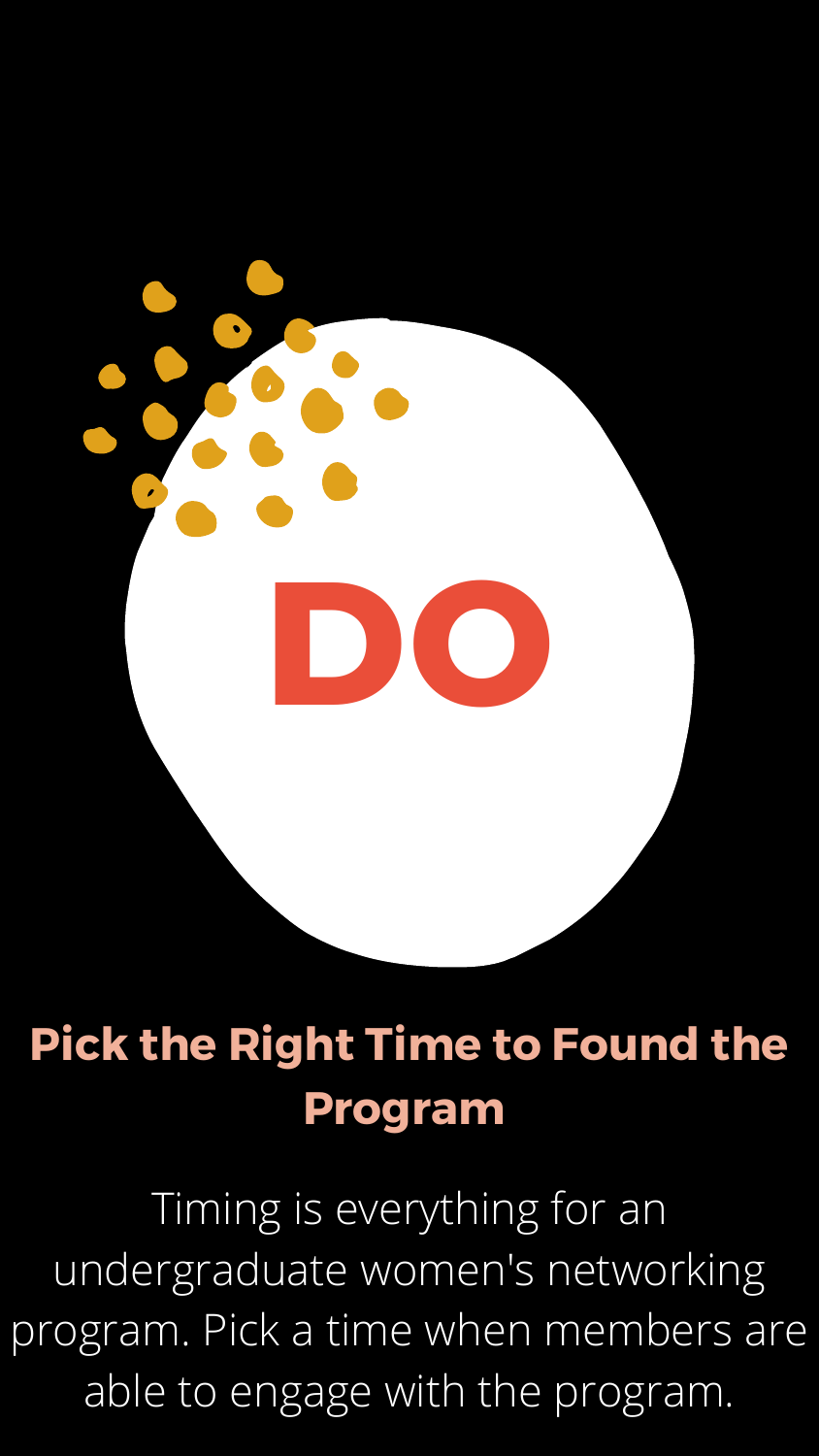#### Evaluating Program Success

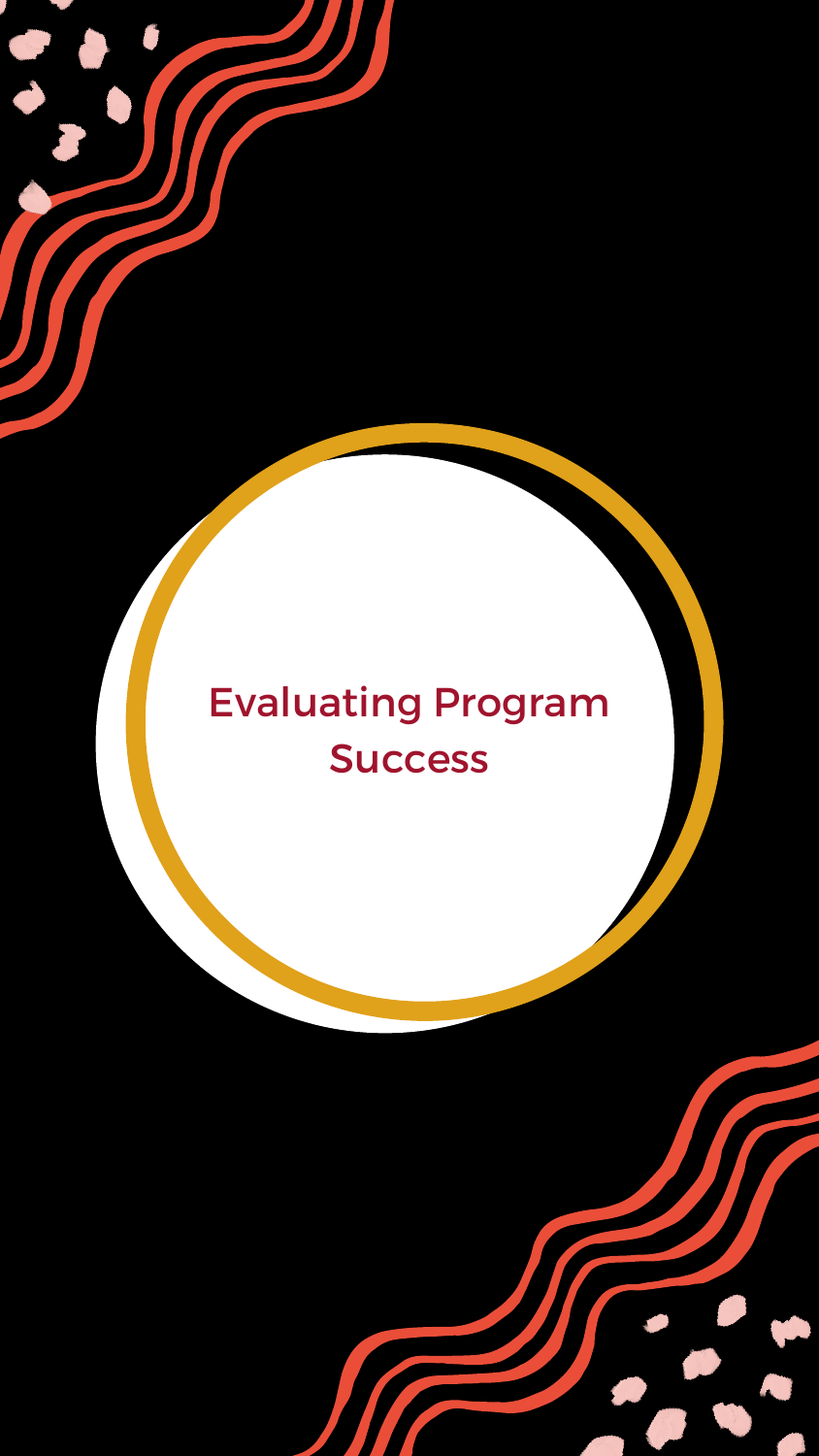## **Regularly Evaluate Success**

- Gauge current and potential members' interest through provided survey materials
- Interview members to evaluate network strength, size, and utility
- Regularly engage with users on social media to assess growth areas
- Pivot when something isn't working